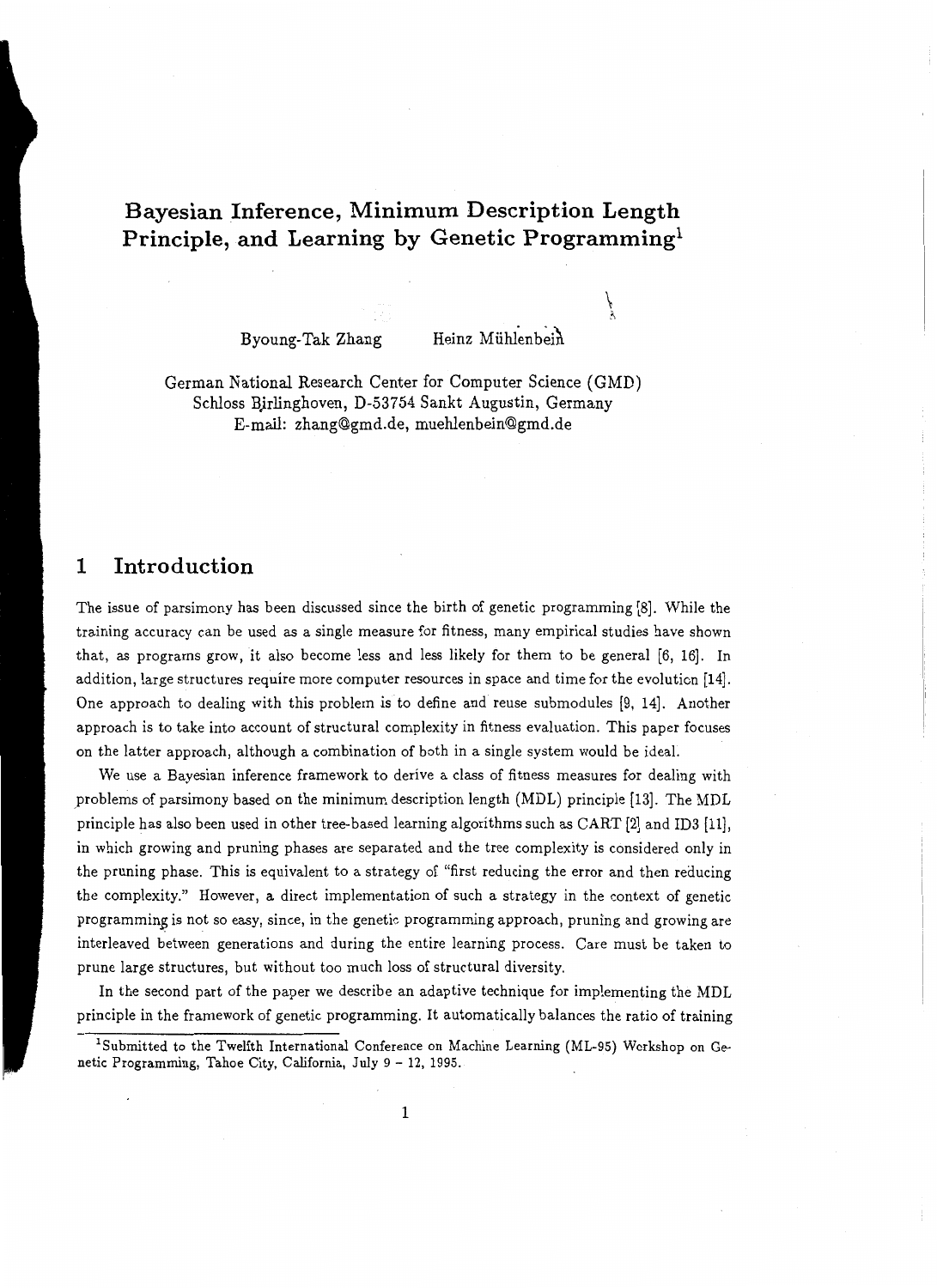accuracy to solution complexity without losing the population diversity needed to achieve a desired training accuracy. The effectiveness of the method is shown in the context of evolving neural networks based on noisy training data. We also discuss the relationship of this work with other MDL based approaches to tree induction.

# **2 Bayesian Inference and the MDL Principle**

Genetic programming starts with an initial population of computer programs composed of elementary functions and terminals (8, 10, 7]. Genetic operators, such as crossover and selection, are used to adapt the shape and size of the programs and evolve increasingly fit populations. The goal of genetic programming can be formulated as finding a program or model,  $A$ , whose evaluation  $f_A$ best approximates the underlying relation  $\tilde{f}$ , where the approximation quality is measured by

$$
E(D|A) = \frac{1}{N} \sum_{c=1}^{N} (\mathbf{y}_c - f_A(\mathbf{x}_c))^2, \qquad (1)
$$

~ i\

where  $D = \{(\mathbf{x}_c, \mathbf{y}_c)\}_{c=1}^N$  is the training data and  $\mathbf{y}_c = \tilde{f}(\mathbf{x}_c)$ .

Considering the program as a Gaussian model of the data, the likelihood of the training data is described by

$$
P(D|A) = \frac{1}{Z(\beta)} \exp(-\beta E(D|A)), \qquad (2)
$$

where  $Z(\beta)$  is a normalizing constant, and  $\beta$  is a positive constant determining the sensitivity of the probability to the error value.

Bayes' rule states that the posterior probability of a model is:

$$
P(A|D) = \frac{P(D|A)P(A)}{P(D)} \tag{3}
$$

where  $P(A)$  is the prior probability of the models and

$$
P(D) = \int P(D|A)P(A)dA.
$$
 (4)

The most plausible model given the data is then inferred by comparing the posterior probabilities of all models. Since  $P(D)$  is the same for all models, for the purposes of model comparison, we need only compute ~

$$
P(D|A)P(A). \t\t(5)
$$

A complex model with many parameters will have a broad distribution of priors, i.e. a small  $P(A)$ value, and hence a small  $P(A|D)$  value. A simpler, more constrained model will have a sharper prior and thus a large  $P(A|D)$  value. For the more complex model to be favored over the simpler one, it must achieve a much better fit to the data. Thus Bayesian model-comparison techniques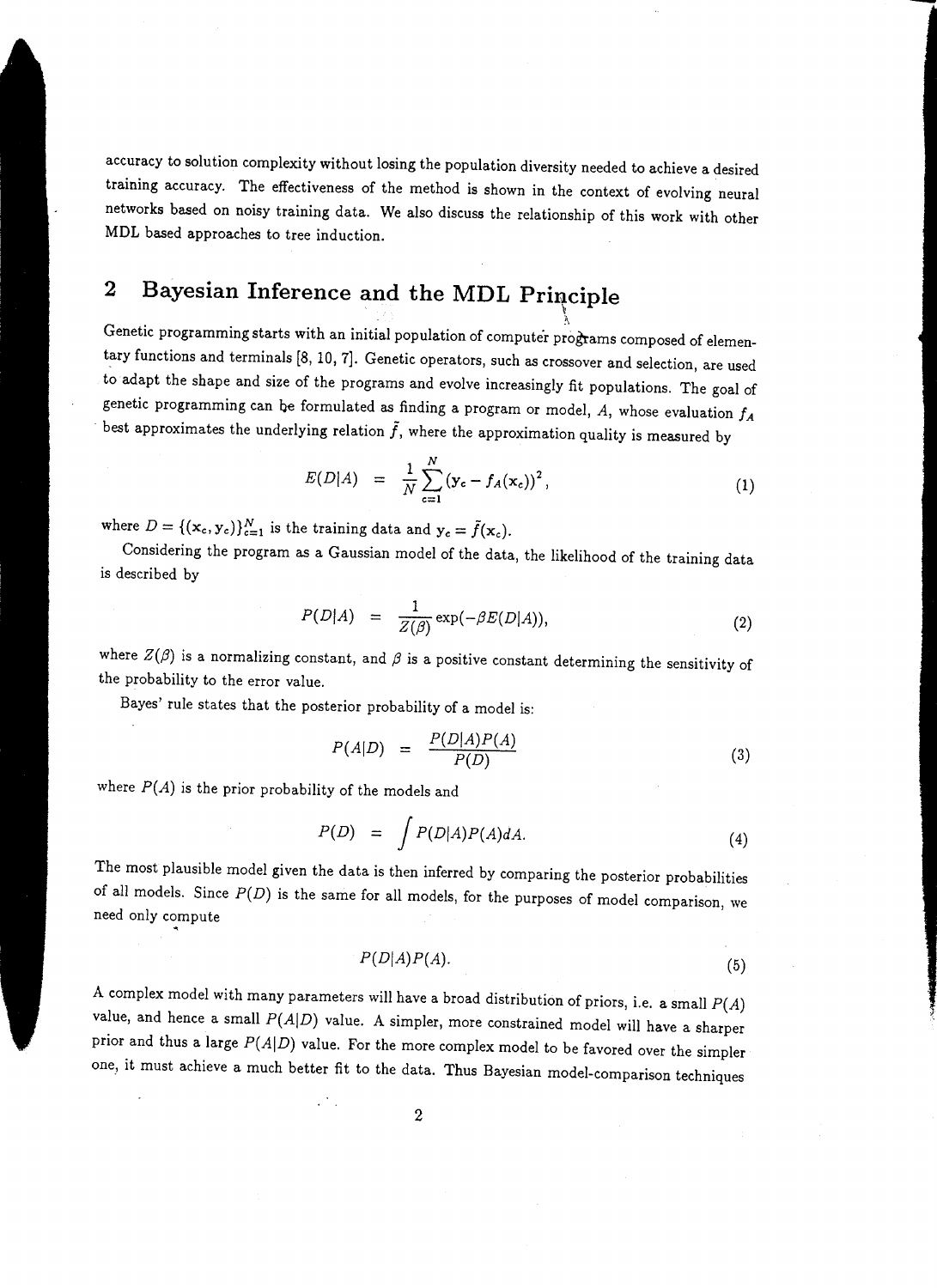choose between alternative models by trading off this measure of the simplicity of a model against the data misfit. Thus it is reasonable to define the evolutionary process of genetic programming as the maximization of the posterior probability:

$$
A_{best} = \arg\max_{A \in A} \left\{ P(A_i|D) \right\} = \arg\max_{A \in A} \left\{ P(D|A_i)P(A_i) \right\}.
$$
 (6)

Though the Bayesian inference is very useful in theory, it is not very convenient to deal with in practice. Alternatively, we can use the model complexity; according to coding theory [12], if  $P(x)$ is given, then its code length is given as  $L(P(x)) = -\log(P(x))$ . Maximizing  $P(D|A)P(A)$  is thus equivalent to minimizing the total code length:

$$
L(A|D) = L(P(D|A)P(A)) = -\log(P(D|A)P(A)) = L(D|A) + L(A),
$$
 (7)

where  $L(D|A) = -\log P(D|A)$  and  $L(A) = -\log P(A)$ . Here  $L(D|A)$  is the code length of the data when encoded using the model A as a predictor for the data  $D$ , and  $L(A)$  is the length of the model itself. This leads to the minimum description length (MDL) principle [13, 3] where the goal is to obtain accurate and parsimonious estimates of the probability distribution. The idea is to estimate the simplest density that has high likelihood by minimizing the total length of the description of the data:

$$
A_{best} = \arg \min_{A_i \in \mathcal{A}} \left\{ L(A_i|D) \right\} = \arg \min_{A_i \in \mathcal{A}} \left\{ L(D|A_i) + L(A_i) \right\}.
$$
 (8)

The MDL principle has been used in tree-based machine learning algorithms such as CART [2) and ID3 [11). An implementation of MDL typically necessitates knowing the true underlying probability distribution or an approximation of it. In general, however, the distribution of underlying data structure is unknown and the exact formula for the fitness function is impossible to obtain. Thus, for the induction of parsimonious decision trees, both CART and ID3 separate growing and pruning phases and the tree complexity is considered only in the pruning phase to prefer parsimonious solutions based on the performance on the test data. This is equivalent to a strategy of "first reducing the error and then reducing the complexity." But a direct implementation of this strategy in the context of genetic programming is impossible, since, in the genetic programming approach, pruning and growing are interleaved between generations and during the entire learning process.

The key point is that both the Bayesian model comparison and MDL principle reduced to the general criterion consisting of accuracy and parsimony (or training error and complexity) of models that should be balanced. We propose to measure the fitness of a program A given a training set  $D$  in its most general form as

$$
F(A|D) = F_D + F_A = \beta E(D|A) + \alpha C(A), \qquad (9)
$$

where the parameters  $\alpha$  and  $\beta$  control the trade-off between complexity  $C(A)$  and fitting error  $E(D|A)$  of the program. In this framework, genetic programming is considered as a search for a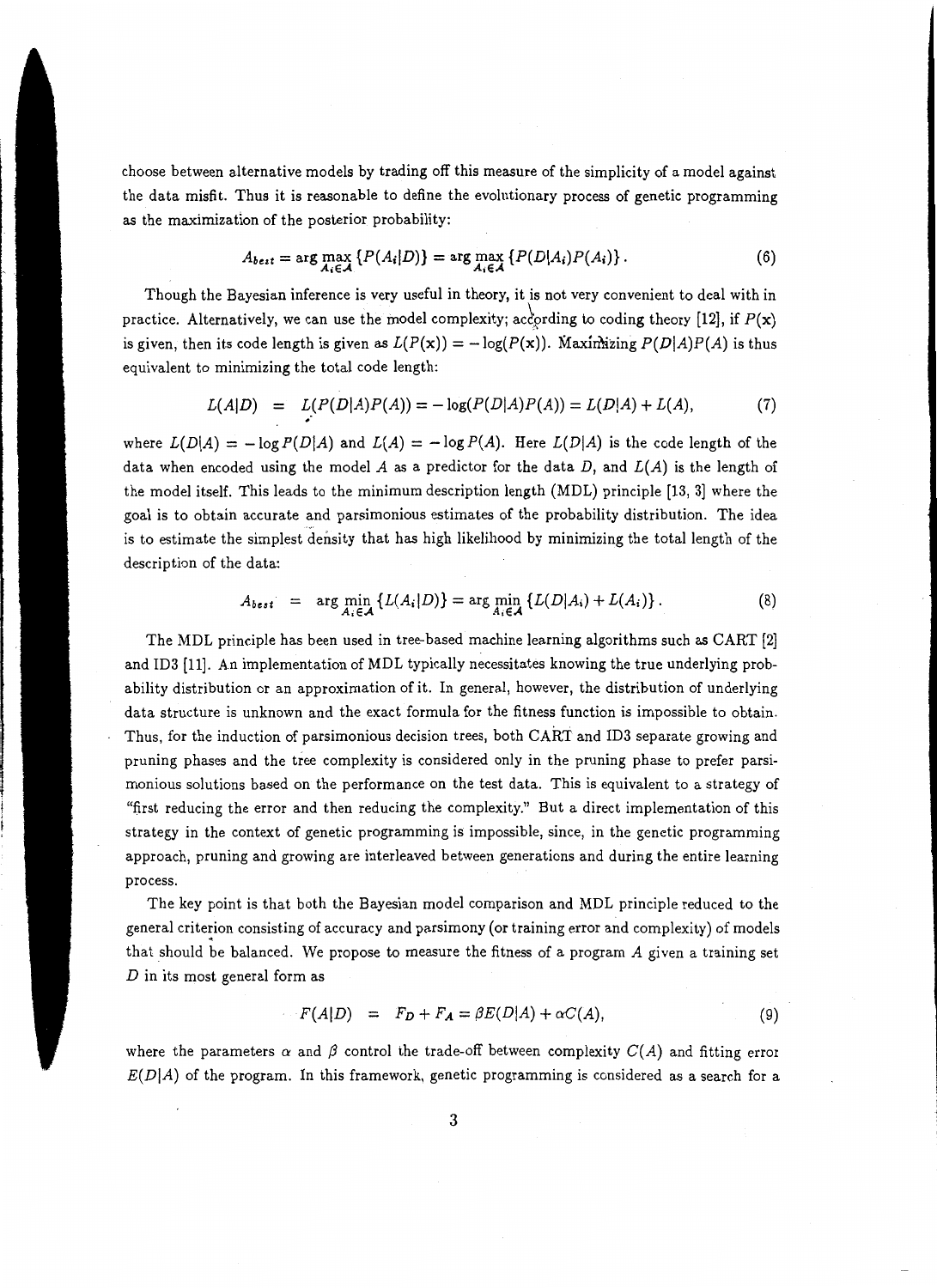program that minimizes  $F(A|D)$ , or

$$
A_{best} = \arg \min_{A_i \in \mathcal{A}} \left\{ F(A_i|D) \right\} = \arg \min_{A_i \in \mathcal{A}} \left\{ \beta E(D|A_i) + \alpha C(A_i) \right\}. \tag{10}
$$

-

The following section describes a general adaptive technique that balances  $\alpha$  and  $\beta$  in unknown environments.

#### $\dot{I}$ **3** A Fitness Function for Dynamic Growing/Pruning

As illustrated above, care must be taken in applying the MDL principle to genetic programming so that redundant structures should be pruned as much as possible, but at the same time premature convergence should be avoided. Avoiding the loss of diversity (or encouraging diversity) is especially important in the early stages, while strong pruning is desireable to get parsimonious solutions and improve generalization performance in the final stage (where a certain level of training performance is achieved).

To cotrol this dynamically, we fix the error factor at each generation and change the complexity factor adaptively with respect to the error. Let  $E_i(g)$  and  $C_i(g)$  denote the error and complexity of ith individual at generation *g*. For simplicity, we assume  $0 \le E_i(g) \le 1$  and  $C_i(g) > 0$ . Given this, we propose to define the fitness of an individual i at generation *g* as follows:

$$
F_i(g) = E_i(g) + \alpha(g)C_i(g). \qquad (11)
$$

Here  $\alpha(g)$  is called the adaptive Occam factor and expressed as

$$
\alpha(g) = \begin{cases} \frac{1}{N^2} \frac{E_{best}(g-1)}{\hat{C}_{best}(g)} & \text{if } E_{best}(g-1) > \epsilon\\ \frac{1}{N^2} \frac{1}{E_{best}(g-1) \cdot \hat{C}_{best}(g)} & \text{otherwise,} \end{cases}
$$
(12)

where  $N$  is the size of training set. User-defined constant  $\epsilon$  specifies the maximum training error allowed for the final solution.

Note that  $\alpha(g)$  depends on  $E_{best}(g-1)$  and  $C_{best}(g)$ .  $E_{best}(g-1)$  is the error value of the program which had the smallest (best) fitness value at generation  $g-1$ .  $\hat{C}_{best}(g)$  is the size of the best program at generation *g* estimated at generation  $g - 1$  (see [20] for more details).  $\ddot{C}_{best}(g)$ is used for the normalization of the complexity factor. In essense, two adaptation phases are distinguished:

- When  $E_{best}(g-1) > \epsilon$ ,  $\alpha(g)$  decreases as the training error falls since  $E_{best}(g-1) \leq 1$  is multiplied. This encourages fast error reduction at the early stages of evolution.
- For  $E_{best}(g-1) \leq \epsilon$ , in contrast, as  $E_{best}(g)$  approaches 0 the relative importance of complexity increases due to the division by a small value  $E_{best}(g-1) \ll 1$ . This encourages stronger complexity reduction at the final stages to obtain parsimonious solutions.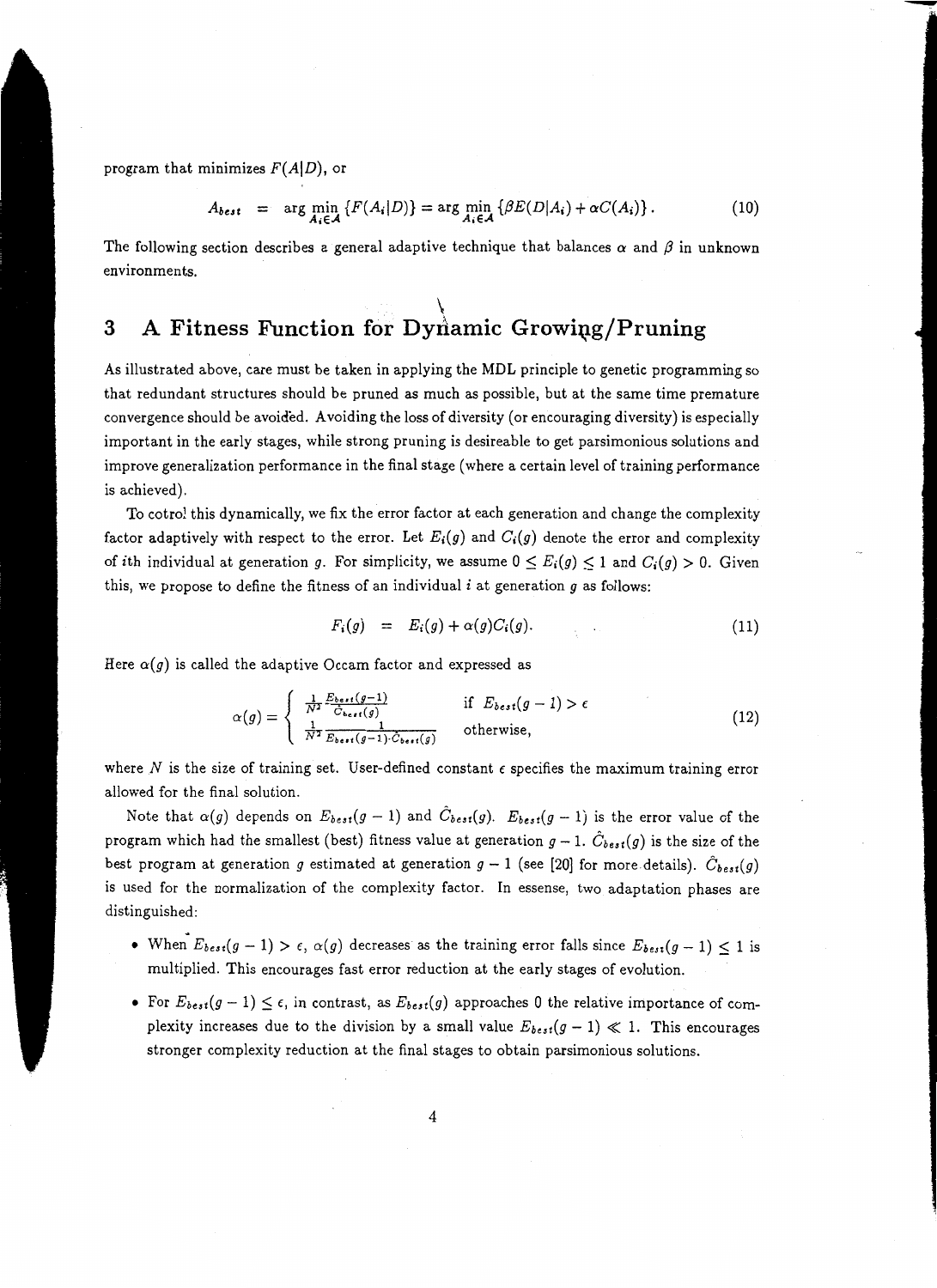

Figure 1: *Evolution of fitness value and network size of the best individuals* 

Note also that the equation (12) is a realization of the general form derived from the MDL approach (9) where  $\beta$  is fixed and  $\alpha$  is expressed as a function of  $g: \beta = 1.0$  and  $\alpha = \alpha(g)$ .

The performance of the method was studied on the genetic programming of sigma-pi neural networks [19] for solving the parity problem of 7 inputs. The training set consisted of 64 examples which were chosen randomly from  $2^7 = 128$  data points and inserted noise by changing the output value with 5% probability. The generalization performance of the best solution in each generation was measured by the complete data set of 128 noiseless examples. The population was initialized for every individual to contain sigma and pi units with 50% probability each. The depth of initialized network was limited to 3. The truncation rate was 50%. The population size and the maximum generation limit were  $M = 40$  and  $g_{max} = 100$ . The parameter  $\epsilon$  was set to 0.1, requiring the training error should be at most 0.1 or, in other words, at least 90% of the training examples are desired to be learned correctly.

Figure 1 (left) shows the performance evolution of the best individuals in each generation, in terms of training and generalization errors. The network complexity of corresponding individuals are shown in the right figure. The stability of the accuracy-parsimony balancing has been analyzed by observing the error portion of the total fitness: until the error falls below  $\epsilon = 0.1$  at generation 26, the error term dominates the fitness, while after that point the relative domination of error term goes down under 1.0 to make stronger complexity reduction, though, without risking too much error increase.

The comparison of the fitness and network size confirms that the network size change, i.e. growing or pruning, has a very close relationship with the training error reduction. For instance, from generation *6* to 7 during which the training error was reduced from 0.31 to 0.28, the network size increased from 3-18-105 (layers-units-weights) to 4-21-126. Other examples of growing and pruning are listed in Table 1.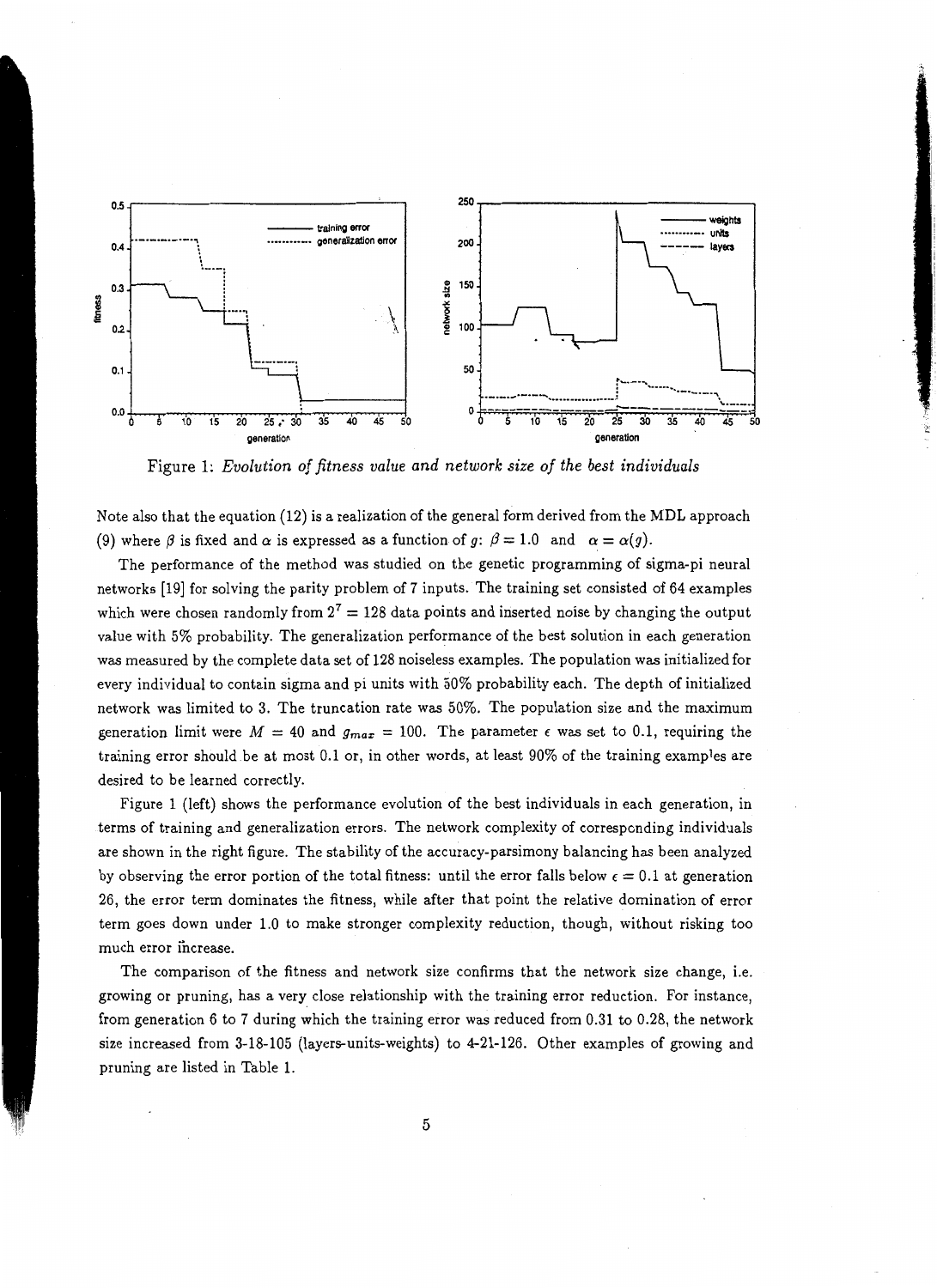|    |       | Values at generation $g$ |                | Values at generation $g + 1$ |                   | Comments |  |
|----|-------|--------------------------|----------------|------------------------------|-------------------|----------|--|
|    | g     | $E_{best}(g)$            | $C_{best}(g)$  | $E_{best}(g+1)$              | $C_{best}(g + 1)$ |          |  |
|    | 6     | 0.31                     | $3 - 18 - 105$ | 0.28                         | $4 - 21 - 126$    | growing  |  |
|    | 12    | 0.28                     | 4-21-126       | 0.25                         | $3 - 16 - 93$     | pruning  |  |
|    | $-17$ | 0.25                     | $3 - 16 - 93$  | 0.22                         | $3 - 16 - 85$     | pruning  |  |
| 21 |       | 0.22                     | $3 - 16 - 85$  | 0.11                         | $3 - 17 - 87$     | growing  |  |
|    | 25    | 0.11                     | $3 - 17 - 87$  | 0.09                         | $8-42-241$        | growing  |  |
|    | 30    | 0.09                     | $6 - 37 - 203$ | 0.03                         | 5-31-174          | pruning  |  |

Table 1: *Error update versus complexity change*  •·

The effectiveness of the adaptive Occam method was studied by comparing its performance with that of the baseline fitness function  $F_i(g) = E_i(g) = E(D_N|A_i)$ . The complexity of the program was measured as a linear sum of the number of weights, units, and layers of the network. Both methods used the same data sets of 7-parity as described above. For each method, 20 runs were executed to observe the complexity of the best solution and its training and generalization performance at generation  $g_{max} = 100$ .

Whereas the solution size in the baseline method increased without bound, controlling the Occam factor as described in the last section could prune inessential substructures to get parsimonious solutions and improved generalization performance but without losing the training performance. Compared with the standard method, the adaptive Occam method converged more than three times faster for this problem.

#### **4 .Discussion**

Iba *et al.* also have used the MDL principle in genetic programming to evolve GMDH networks and decision trees [5, 4]. As in ID3, the fitness is defined here as simply the sum of error and complexity costs, followed\_ by a normalization of the total costs. Therefore, the complexity value is as important as the error value in determining the total fitness value of an individual. This works perfectly when the coding scheme exactly reflects the true probability distribution of the environment. One possible drawback in this implementation of the MDL principle in genetic programming is the lack of flexibility in balancing accuracy with parsimony in unknown environments. That is, there is a risk that the network size may be penalized too much, resulting in premature convergence in spite of other diversity-increasing measures, such as a large crossover rate.

The adaptive Occam method described in the previous section tries to avoid premature convergence by normalizing the error and complexity values separately and balancing their relative weight dynamically. The dynamic change of the Occam factor is an improvement over the pre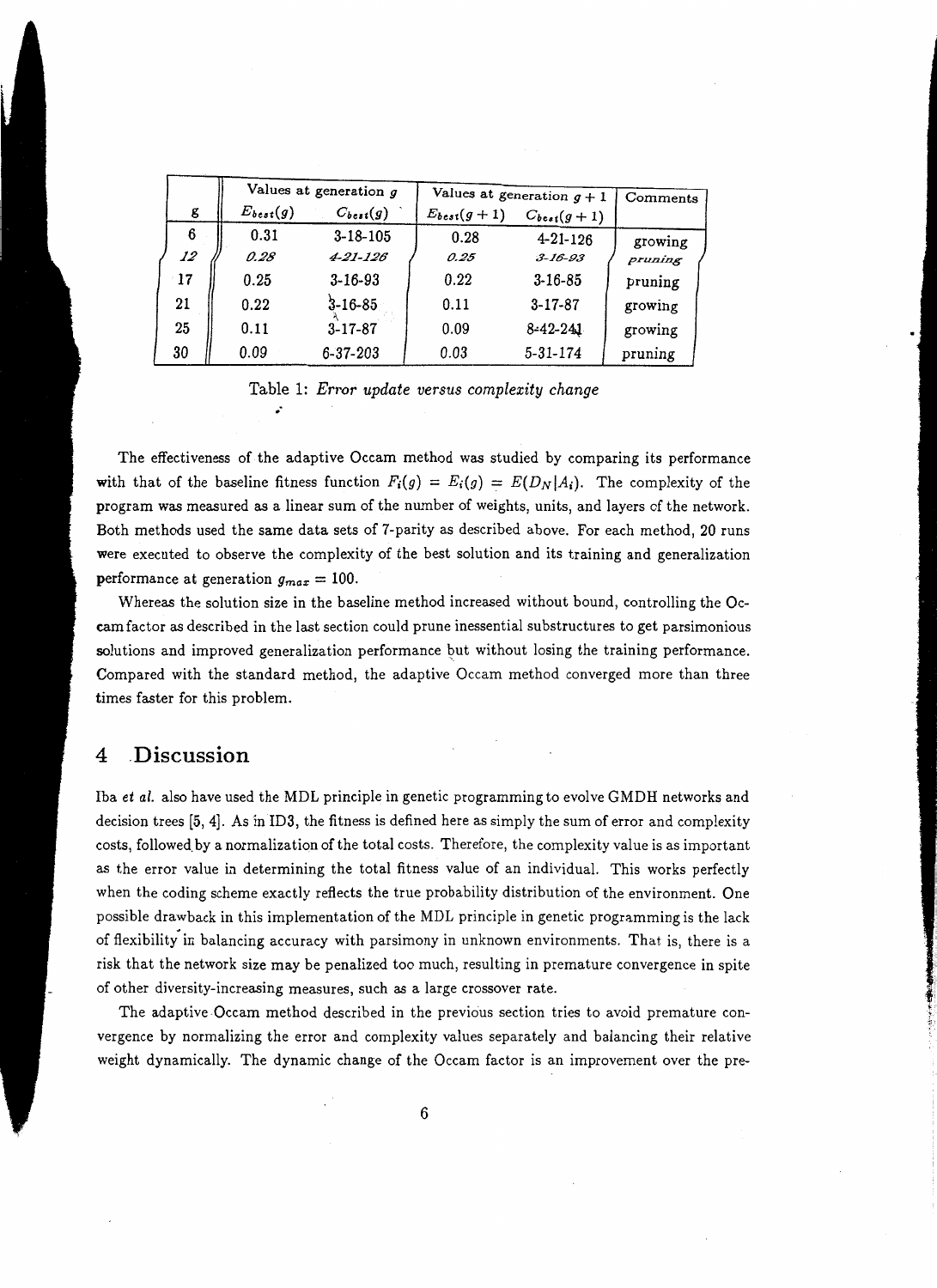vious work of the authors [17, 18], where a small constant was used. In early stages of learning, a strong increase in tree complexity is allowed by keeping the Occam factor small, which usually results in fast error reduction. The small Occam factor also results in robust convergence to the desired training accuracy, since premature convergence is avoided due to increased diversity. In later stages, i.e., after the desired level of training performance is achieved, the adaptive Occam approach enforces a strong complexity penalty, which encourages parsimony. Overall, this has the effect of increasing generalization performance without getting stuck in local minima due to premature convergence. The control of the phase transition is not difficult since it is defined by the desired training accuracy which the user requires. Though other MDL-based tree induction methods also reward parsimony, the adaptive Occam approach is different in that it dynamically balances error and complexity costs.

While proposed in a different context, the adaptive fitness function presented in this paper has some similarity in spirit to *competitive fitness functions* [1, 15]. Standard fitness functions return the same fitness for an individual regardless of what other members are present in the population, demanding an accurate and consistent fitness measure throughout the evolutionary process. While the global accuracy can be easily computed when evolving solutions for many simple problems, it is often impractical for problems with greater complexity. In contrast, competitive fitness functions evaluate the fitness values depending on the constituents of the population. Angeline argues that competitive fitness functions provide a more robust training environment than independent fitness functions.

Though the experiments have been done in the context of neural networks, the general method of balancing accuracy and parsimony can be used for the genetic induction of other classes of tree-structured programs as well. This is because the error and complexity values are normalized separately and the same adaptive balancing mechanism can be used for different definitions of error and complexity.

#### **Acknowledgement**

This research was supported in part by the Real World Computing Program under the project SIFOGA.

### **Referei!ces**

- [1] P. J. Angeline and J. B. Pollack. Competitive environments evolve better solutions for complex tasks. In S. Forrest, editor, *Proceedings of the Fifth International Conference on Genetic Algorithms (ICGA-93),* pages 264-270. Morgan Kaufmann, San Mateo, 1993.
- [2] L. Breiman, J. H. Friedman, R. A. Olshen, and C. J. Stone. *Classification and Regression Trees.* Wadsworth Int. Group, Belmont, C.A., 1984.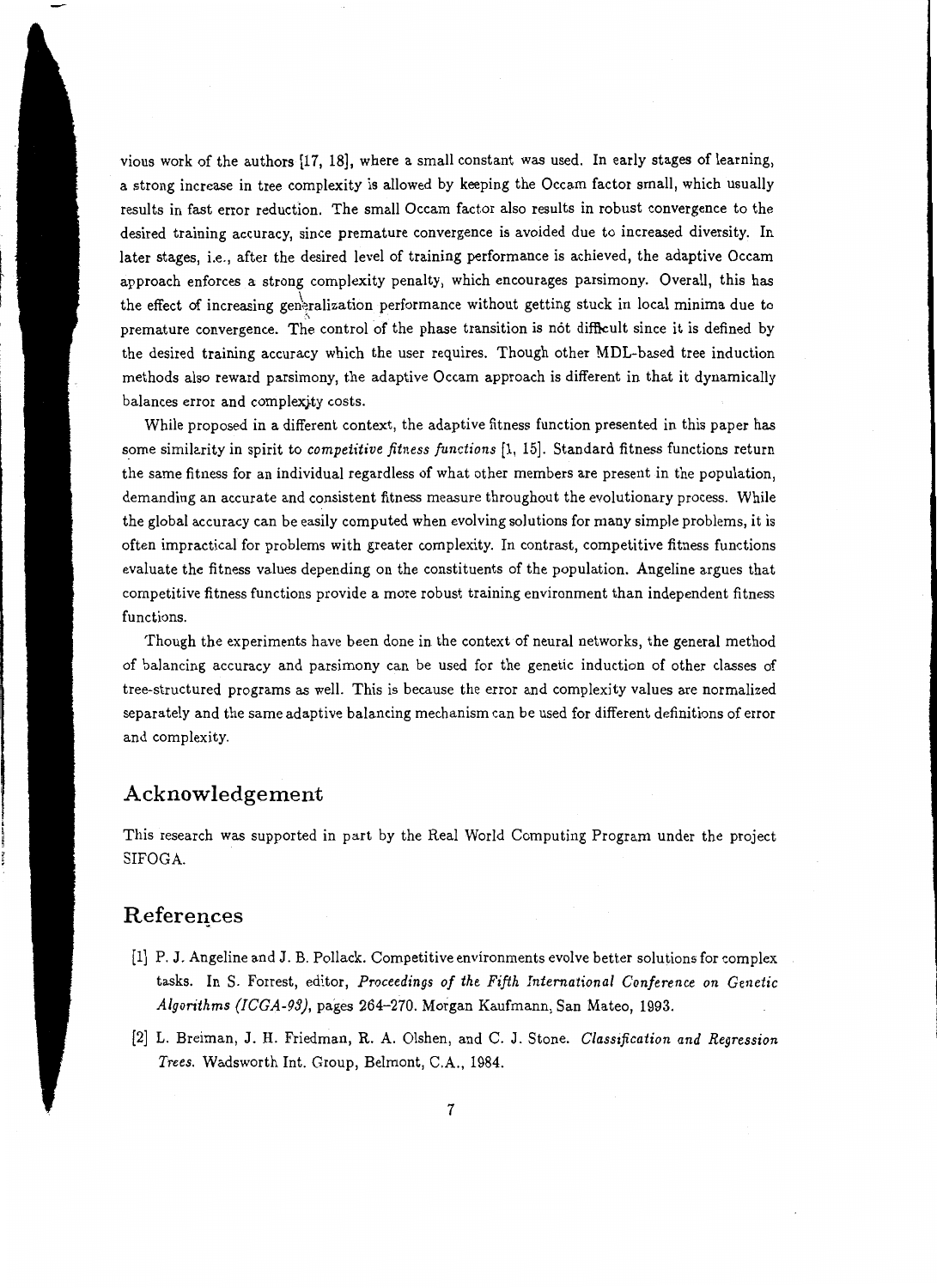- [3] D. B. Fogel. An information criterion for optimal neural network selection. *IEEE Transactions on Neural Networks,* 2(5):490-497, 1991.
- [4] H. Iba, H. de Garis, and T. Sato. Genetic programming using a minimum description length principle. In K. E. Kinnear, editor, *Advances in Genetic Programming,* pages 265-284. MIT Press, Cambridge, Cambridge, 1994.
- [5] H. Iba,\T. Kurita, H. de Garis, and T. Sato. System identification using structured genetic L . algorithms. In S. Forrest, editor, *Proceedings of the Fifth International Conference on Genetic Algorithms (ICGA-93},* pages 279-286. Morgan Kaufmann, 1993.
- [6] K. E. Kinnear. Generality and difficulty in genetic programming: Evolving a sort. In S. Forrest, editor, *Proceedings of Jhe Fifth International Conference on Genetic Algorithms (ICGA-93),*  pages 287-294. Morgan Kaufmann, San Mateo, 1993.
- [7] K. E. Kinnear, editor. *Advances in Genetic Programming.* MIT Press, Cambridge, Cambridge, 1994.
- [8] J. R. Koza. *Genetic Programming: On the Programming of Computers by Means of Natural Selection.* MIT. Press, Cambridge, 1992.
- [9] J. R. Koza. Hierarchical automatic function definition in genetic programming. In D. Whitley, editor, *Foundations of Genetic Algorithms {FOGA-92),* pages 24-29. Morgan Kaufmann, 1992.
- (10] J. R. Koza. *Genetic Programming II: Automatic Discovery of Reusable Programs.* MIT Press, Cambridge, 1994.
- [11] J. R. Quinlan and R. L. Rivest. Inferring decision trees using the minimum description length principle. *Information and Computation*, 80:227-248, 1989.
- [12] J. Rissanen. Universal coding, information, prediction, and estimation. *IEEE Transactions on Information Theory,* 30( 4):629-636, 1984.
- [13] J. Rissanen. Stochastic complexity and modeling. *The Annals of Statistics,* 14:1080-1100, 1986.
- [14] J. Rosca and D. H. Ballard. Learning by adapting representations in genetic programming. In *Proceedings of IEEE International Conference on Evolutionary Computation (ICEC-94)*, *World Congress on Computational Intelligence,* pages 407-412. IEEE Computer Society Press, New York, 1994.
- [15] E. V. Siegel. Competitive evolving decision trees against fixed training cases for natural language processing. In K. E. Kinnear, editor, *Advances in Genetic Programming,* pages 409~423. MIT Press, Cambridge, Cambridge, 1994.